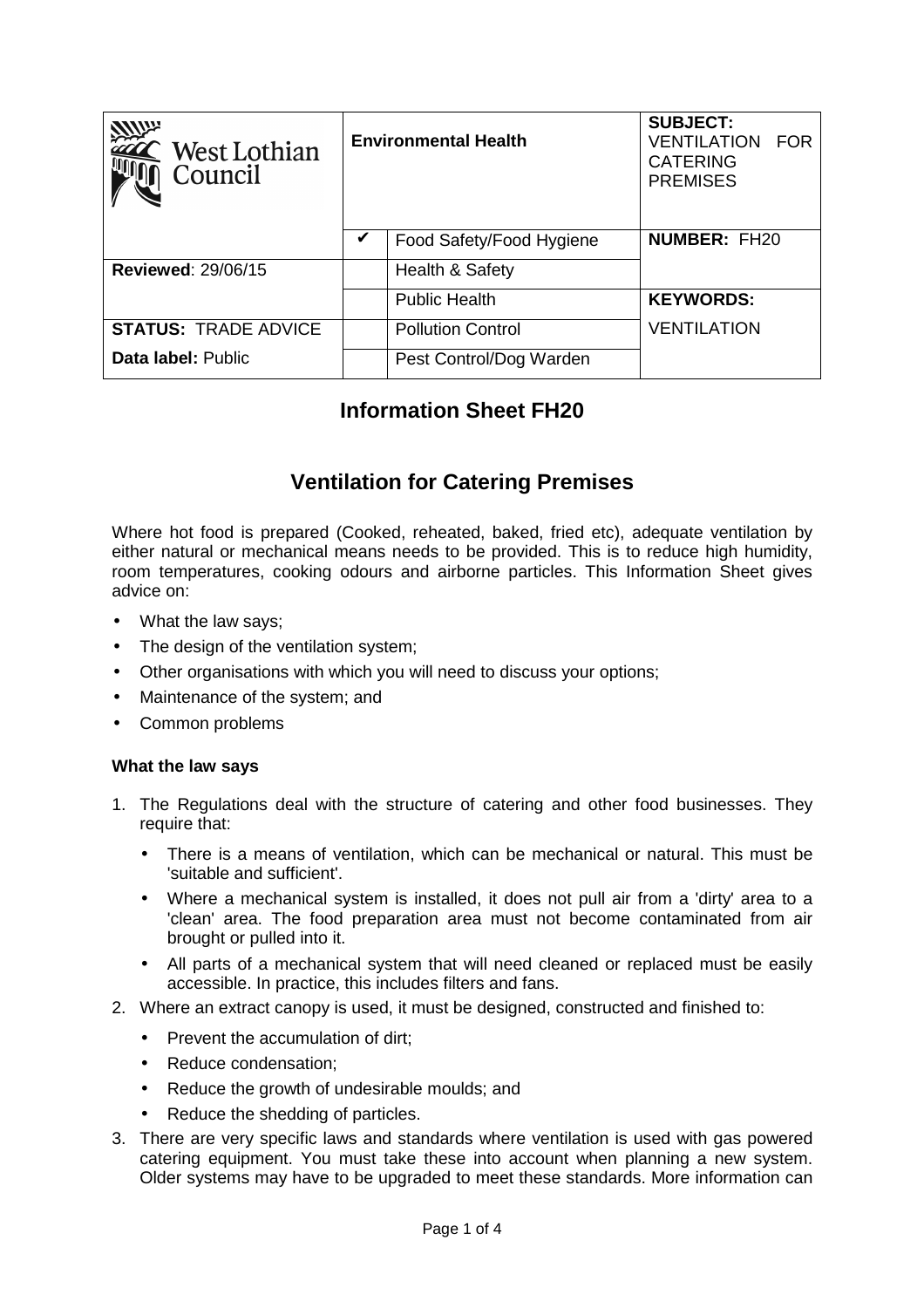be found in the HSE Information Sheet CAIS 23(rev2), 'Gas safety in Catering and Hospitality'. This is available online at http://www.hse.gov.uk/pubns/cais23.pdf .

### **The design of the ventilation system**

The system should be designed to:

- 4. Extract enough air to keep the temperature down. As a guide, we would recommend that the temperature in kitchens be kept to no more than +25ºC. In practice, +20ºC should be the temperature aimed for.
- 5. Extract fumes, moisture and smells as near as possible to where they arise. In a kitchen, this will mean a canopy or hood directly above all cookers, ovens, fryers and boilers. As commercial dishwashers often produce large amounts of steam when opened, a canopy with mechanical air extraction should be provided for them. The exception to this may be some modern types of condensing dishwashers.
- 6. Capture grease at the point of extract, particularly in larger businesses and those which do a lot of frying. This has two benefits:
	- Used grease and oil smell. If it can be captured, there is less chance of complaints about the smell from neighbours.
	- Grease and oil is very flammable. Every year, there are fires in catering businesses when the oil and grease in the ventilation ducting catches fire.

The usual way of doing this is to have grease filters in the canopy. The filters catch any grease, which can then be removed for regular cleaning. It is good practice to have a channel on the inside lip of the canopy to catch condensation. This should drain into seethrough containers, which can be removed for emptying and cleaning. We recommend a stainless steel or galvanised metal canopy with appropriate variable speed extractor fan(s) and filters(s) built in.

- 7. Minimise nuisance from smells to nearby properties. This is most likely where a business prepare strong smelling or spicy foods. It can also happen due to the arrangement of buildings, windows and wind direction at the site. Some form of odour control will be needed. Three methods are possible:
	- Activated charcoal filters. These are installed in the extract duct and filter out most of the cooking smell. They are usually disposable and will last for 6 months to a year, depending on their use. It is essential that they be of adequate size for the volume and type of odour. Use of pre-coolers, fabric filter and grease filters can all increase their useful life.
	- Air dilution. This dilutes the fumes with fresh air, assisted by fans, which increase the speed at which it leaves the outlet. The resulting mixture smells less strong, but still contains the same amount of odorous fumes. It is only likely to be effective where the increased velocity will stop smells being trapped in enclosed spaces, such as between taller buildings. Care has to be taken to stop the problem being moved to another location.
	- Odour neutralisation. This works by spraying an odour neutralising chemical into the air stream. This can be very expensive and is not always effective.
- 8. Minimise nuisance caused by noise and vibration from the installation. These problems can usually be overcome if a competent specialist company is used for the installation. If problems arise after installation, they should be brought back in to resolve them.
- 9. Have its outlet in an appropriate place. The exact place will depend a number of factors, including:
	- Local topography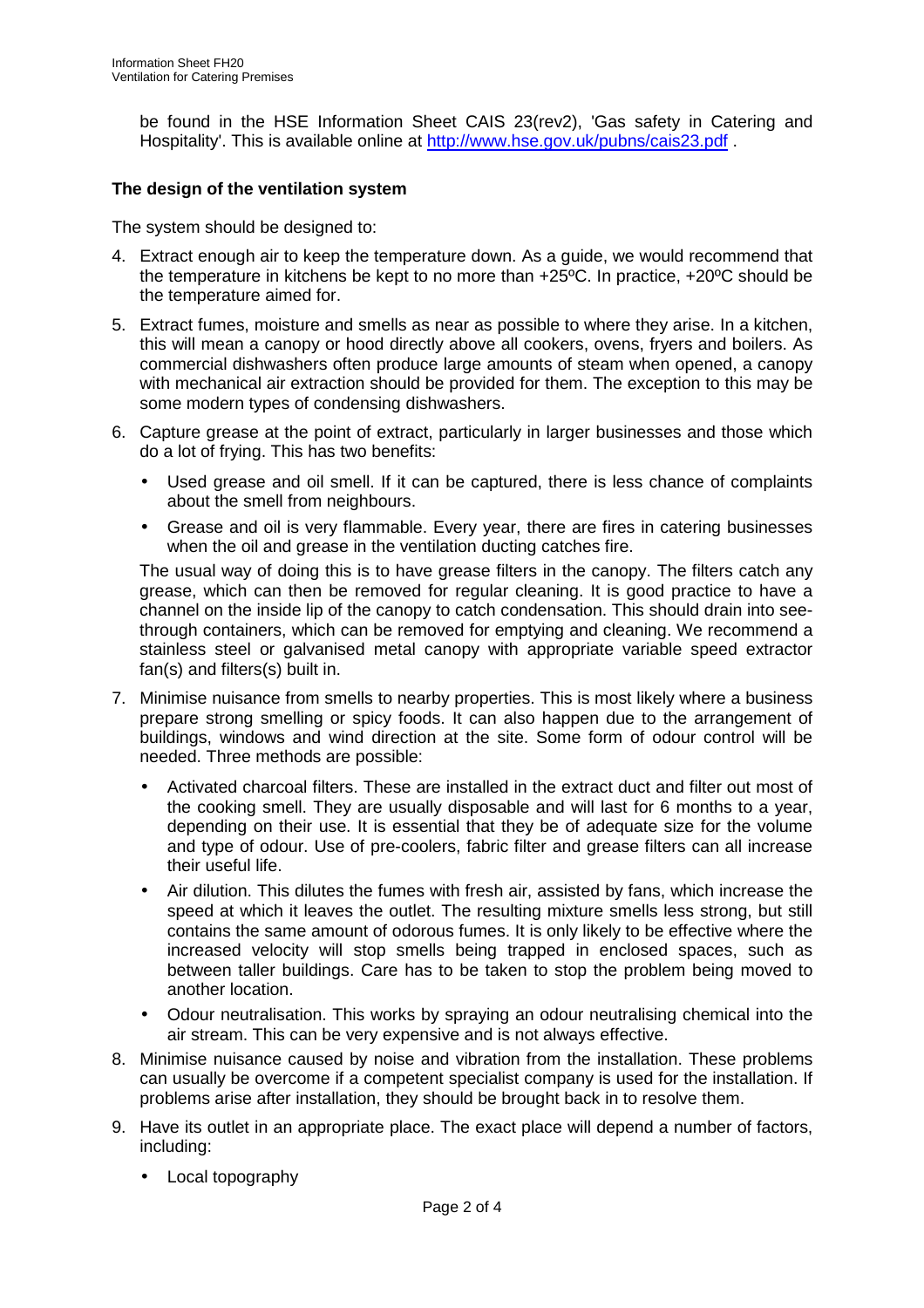- Distance to residential and commercial property
- Its appearance

Each case needs to be considered individually. In general:

- Outlets should discharge as high as possible into the air. Outlets should be above the height of surrounding windows by at least 1m, ideally 3m.
- Outlets should not be in courtyard wells and enclosed areas
- Outlets on flat roofs will need to be 1m above them to allow adequate dispersal of fumes

#### **Other bodies with which you will need to discuss the system**

- 10. Planning consent will be required where there is an external duct. Please contact the Planning Division on 01506 280000 for further advice on this.
- 11. Installation of the ventilation system may require a Building Warrant. Please contact the Building Control Division on 01506 280000 for further advice on this.

#### **Maintenance of the system**

12. The filters will need to be cleaned regularly, ideally once a week. If carried out regularly, this can often be done within the business. If longer intervals are used, a specialist contractor may be needed. If the filters have to be taken off-site for cleaning, a spare set will be needed, so that there are always filters in place.

The inside of the canopy will also need cleaned out regularly. Grease deposits are a fire hazard.

- 13. The extract fans will also need periodical maintenance to:
	- Keep the system working effectively; and
	- Stop it from becoming noisy or producing vibration.

You should find out about this from your installation contractor. If necessary, a maintenance contract should be put in place.

14. If there is the potential for grease to build up inside the system. It should be deep cleaned once a year. This is most easily done by a specialist contractor.

## **Common problems**

Common problems with ventilation systems include:

- The level of ventilation being inadequate. This causes the temperature to rise and increases the amount of cleaning necessary, because moist and greasy air is not removed from the kitchen. The system should be designed for warm summer weather.
- The ventilation system was not being operated properly. You need to make sure that staff know how to use the system properly
- Filters and fans which are not easily accessible for cleaning. This quickly causes the system to operate more poorly and means that breakdowns can't be easily repaired.
- Air being drawn from a 'dirty' area across a 'clean' area by the ventilation system. This is usually down to poor design and installation. The same amount of fresh air should be allowed into the kitchen as is being taken out.